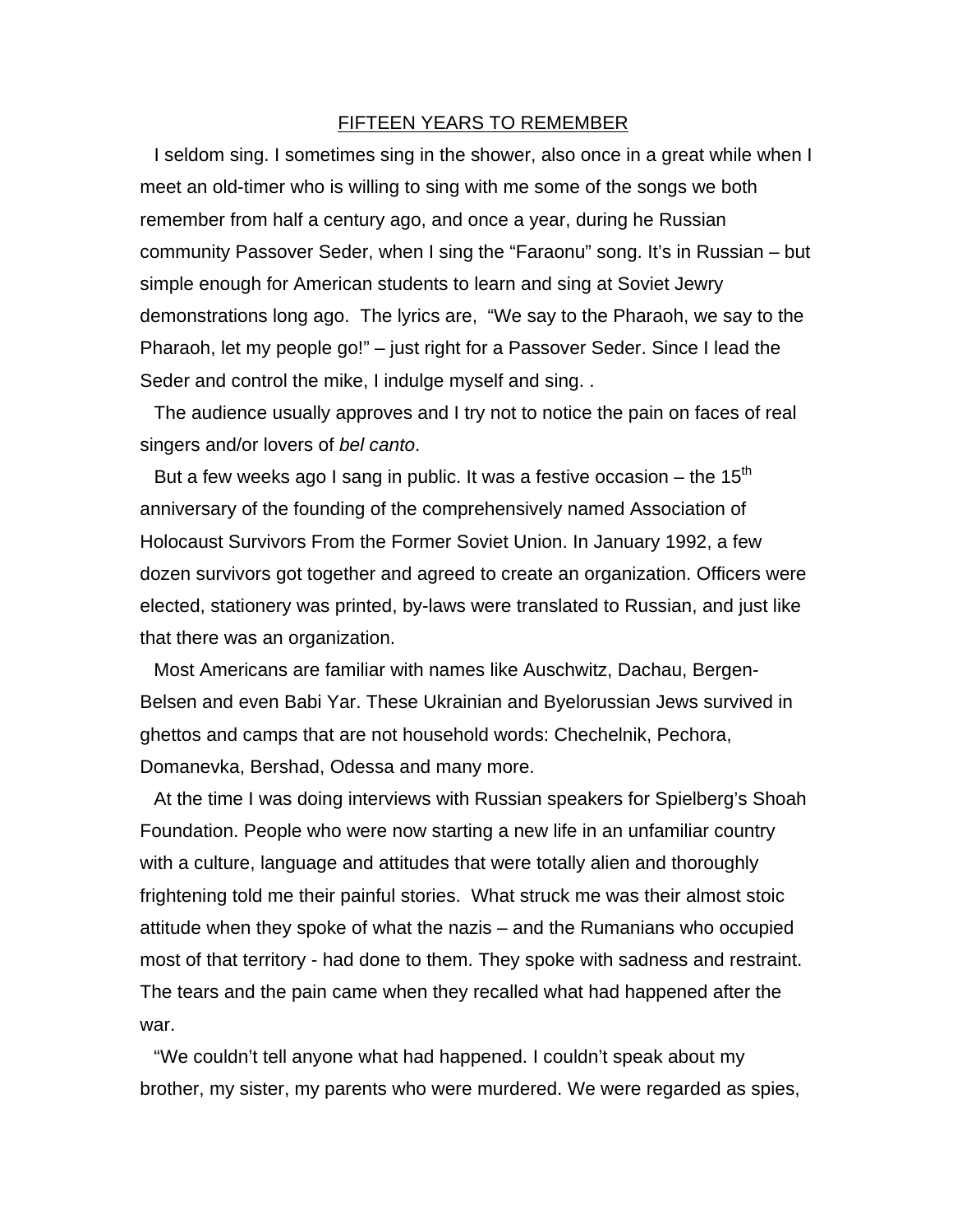traitors, collaborators, just because we spent time 'on occupied territory'" – this was the government policy – a black mark against us, forever," they told me. And then they cried.

I had arranged for the Spielberg organization to sponsor a showing of "Schindler's List" – dubbed in Russian for a showing in Moscow - at L.A's. Museum of Tolerance. The sponsors also brought presents for the 100 or so survivors that came. Some survivors walked out during the movie, to compose themselves, and then went back in. But most were moved to tears when presents were given out – toiletries, windbreakers and, most importantly, supermarket gift certificates. The survivors cried – they had never seen sympathy, caring, even love – from strangers.

Fifteen years have passed. The membership is now over 300 and the organization is running like clockwork, led by Simon Shpitalnik, an unusual man, a born organizer and leader. I am sure that had he come to the U.S. sooner he would have been a multi-millionaire by now – but maybe his time is better spent doing what he does now.

There have been watershed moments during the 15 tears. There was demonstration in front of the Jewish Federation building when the head of the Claims Conference, the organization that distributes German restitution money to survivors, came to L.A. for a brief visit. At the time, the C.C. was making it very difficult for the "Russians" to get the German compensation. After 200 survivors, carrying banners and distributing leaflets, turned out to protest, the policy was changed and German money made the survivors' lives a little easier.

A couple years ago California became the only state to receive money from a Dutch insurance company for distribution to indigent survivors. I was part of the commission that distributed the \$4.2 million of Dutch money to the old and needy – and about half of the recipients were the "Russians".

Grants from several Jewish organizations improved the quality of life for the survivors – trips to theaters and museums, celebrations of holidays and important events, even the yearly Passover Seder, and much, much more.